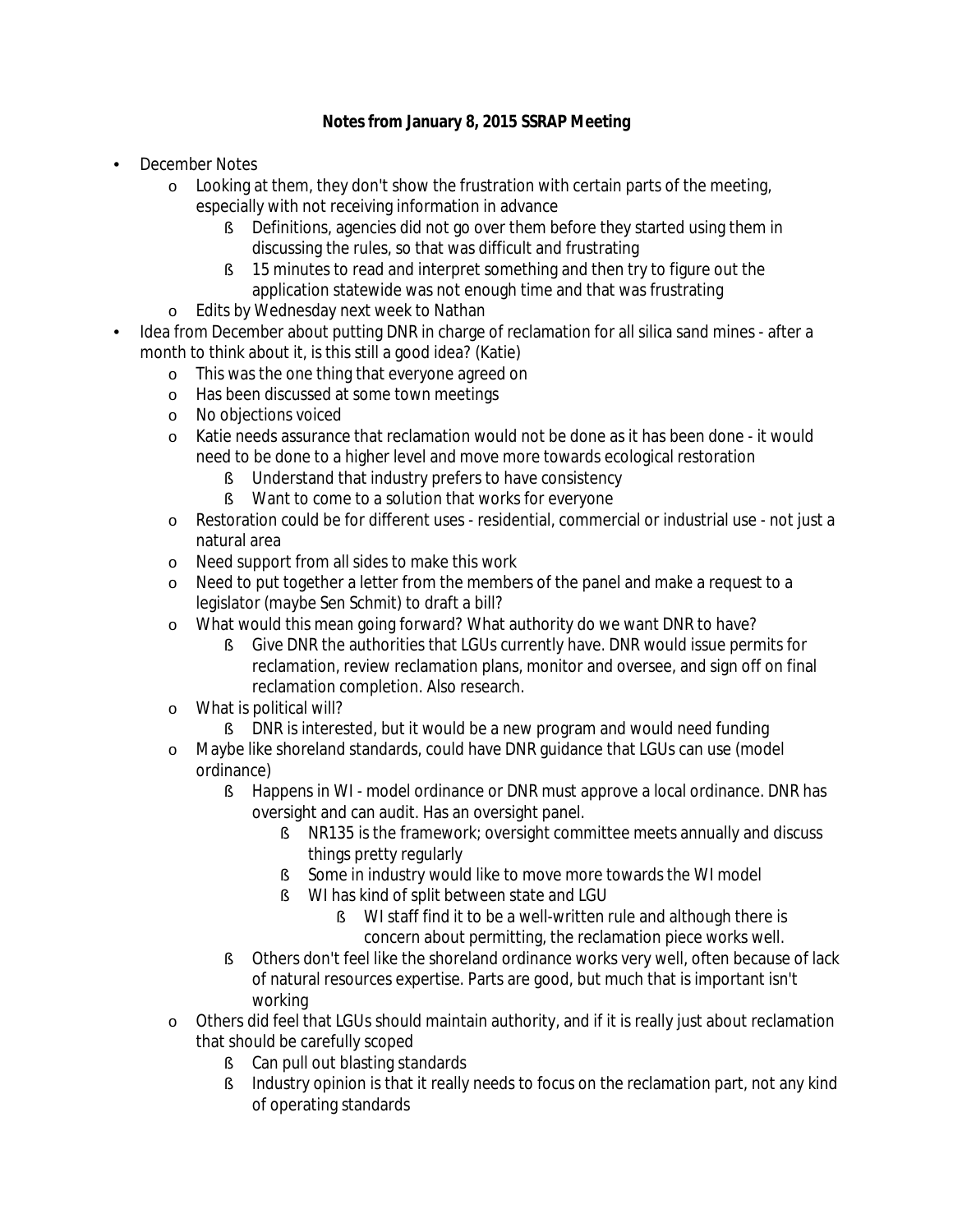- o LGUs can and do get DNR feedback and review
	- § But some expertise is at Dept of Ag or local SWCD
	- § But there is variability in collaboration/communication between LGUs and DNR
- o Need clarity on the interplay between the Agencies
	- **§** EQB only has review, not permitting; MPCA is not involved in reclamation
		- **§** Overlaps probably just on erosion control, etc.
- o Devil in the details
- o Should we try to move forward?
	- § Maybe put together an informal subgroup. Will check back after lunch.
- Blasting Standards
	- o Some written comments received how are you feeling?
	- o Most brought in from federal standards and common practice
	- o Comments
		- § Industry
			- § OK with standards but does not feel that blasting standards should be in the reclamation rule
			- **§** Would like to adopt something by reference National Fire Protection Association 495
			- **§** Concern about Subp 2 copied incompletely and could be replaced by an IBR
				- § Because the federal standards apply to coal, some DNR staff felt it was better to rewrite them to apply to sand
				- § Has typos
				- **§** Cobbles together pieces from several sources, which makes them difficult to meet
					- § Heather will send out the Federal standards for surface blasting coal and a word document that people can comment on
			- § Blasting issues are the same regardless of the type of material
				- **§** Vibration, air over pressure, etc.
				- § Consistency
			- § Subp in pink, page 3
				- § How would sites be managed that are grandfathered and don't have permits?
					- **§** Some change proposed by DNR, developing definitions for existing and new mines
						- **§** Existing must have a permit OR be recognized as a legal non conforming use
							- § What about existing legal conformance?
			- § Page 8, Above Ground Sedimentation
				- **§** Operational requirement
				- **§** Ponds are covered elsewhere by MPCA, so this should focus on closure of ponds
					- § Falls under DNR for dam safety, but still in development
					- § DNR staff feel that many of the issues in WI are about how these ponds are constructed
			- **§** Pre-blast surveys or studies
				- § What is the basis for distance between? Federal standard.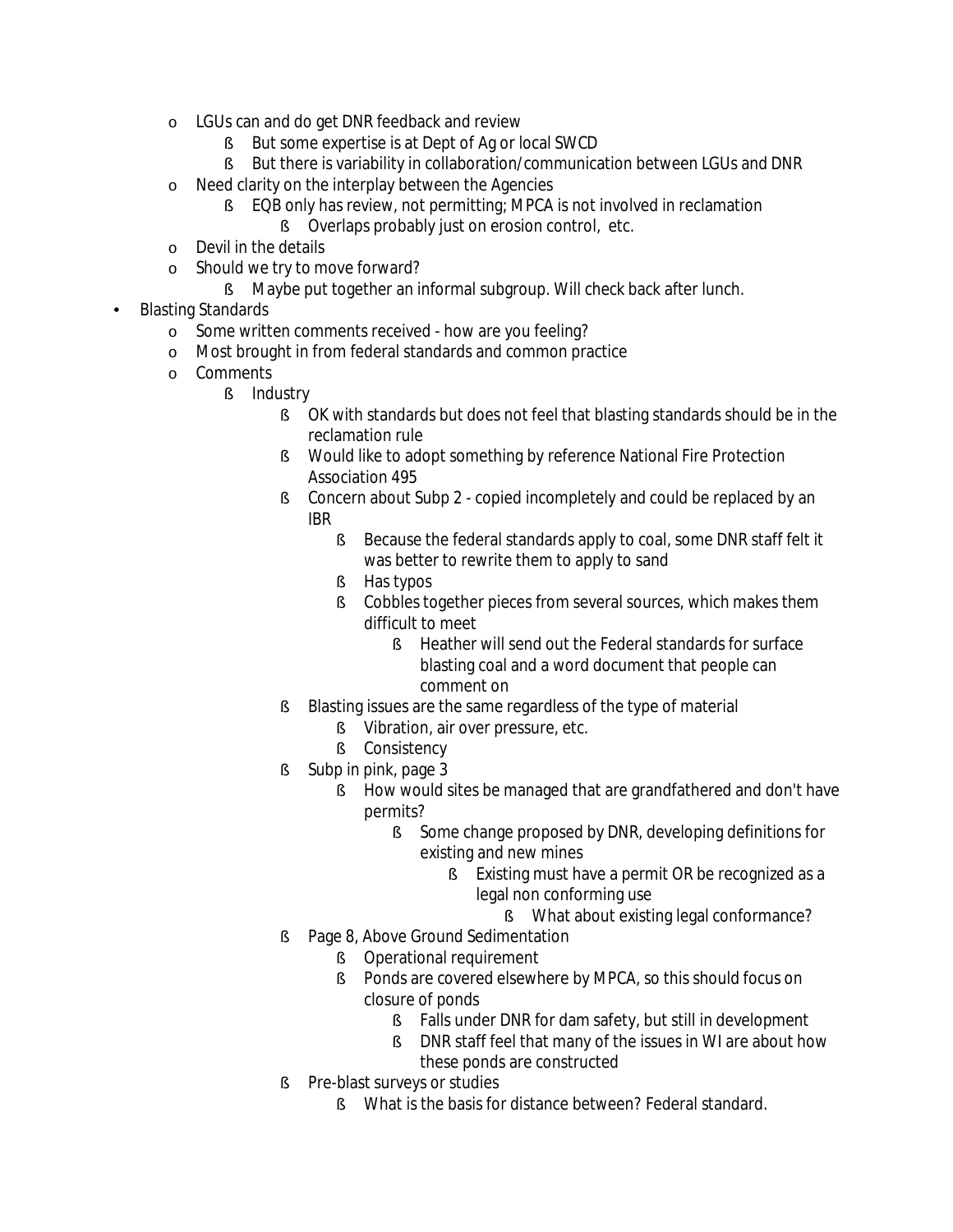- **§** Have a local option or consider pounds of blasting materials
	- **§** Make survey match the area of risk
- § Pre blast surveys are very intensive, which is why it is opt in
	- **§** Homeowners are surveyed
	- § Response rate is low, though lots of efforts put forth to get people to participate
		- **§** Then get requests after operations start
	- § Might be a trespassing issue because it explicitly provides permission
	- **§** Mines want more participation
- § Others
	- **§** Need blasting standards
	- **§** If it applies to more than reclamation, it should maybe be separate?
		- **§** WI does have it separately, MN DNR looks more holistically and has blasting standards for ferrous and non ferrous mines
			- § Gets frequent calls for aggregate blasting standards
			- **§** Maybe should be separate if DNR gets more authority
		- § Do blasting standards have any time of day requirements?
			- § Blasting hours are usually part of CUP, separate noise standards
	- § Pre blast survey
		- § People should opt out, not in
		- § Like at least 1/2 mile, some citizens would like it to be a mile.
- o For February, even if just hand out on site, also want a digital copy
- EQB
	- o Not going to Board in Jan or Feb because of concerns
		- **§** Current timeframe unclear
	- o Discuss EIS thresholds today
		- **§** How is cumulative addressed?
			- **§** Cumulative effects are considered only once a project triggers environmental review
		- § Still struggling with 80 acres
			- § Some don't feel it is appropriate because silica sand is not that different from other mines
				- **§** Any mining project should stay at 160
			- § Some feel that even smaller projects can have impacts
		- **§** The EAW does serve as "scoping" so any project that has to do an EAW may have to do an EIS
		- § An EAW is not a mini EIS
			- § But the EAW requirements have been expanded and there is a substantial amount of additional information required
				- **§** More details and specifics
				- § Some disagreement about this and how substantial the differences are
		- § Lower numbers seem more comfortable in a karst area
			- § So, should the thresholds be different in different areas?
			- § 80 acres is a mine area? What about how much material is being removed?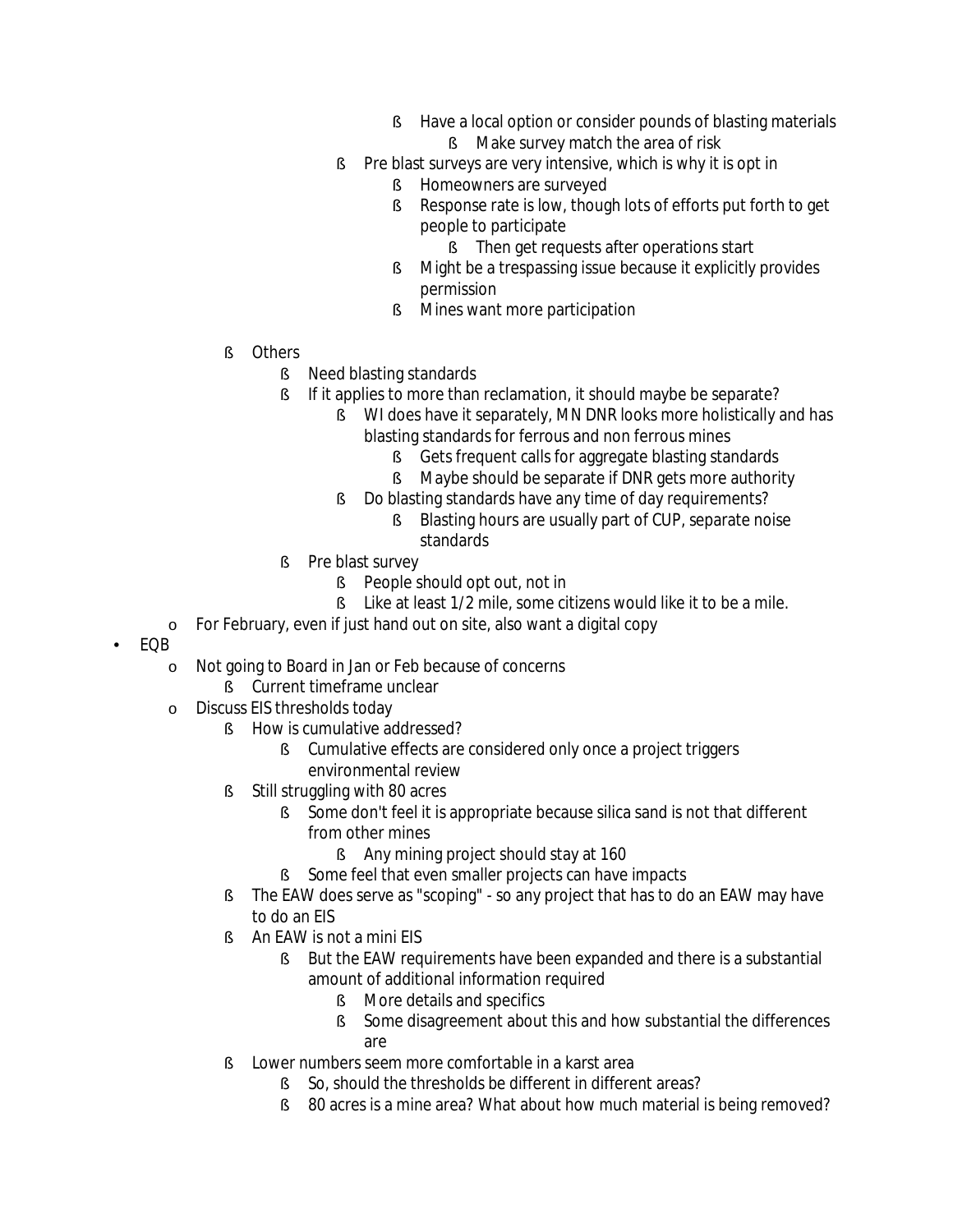- § Karst area is more susceptible to how much material is removed
- **§** In Minnesota River going into the aquifer
- § Bluff versus flatland
	- **§** Very deep can level a bluff
- § Dual threshold looking at cubic yards removed should be considered
	- **§** This does make it more administratively difficult and can fluctuate based on market conditions
- § What about depth? May want different mean depths for different regions?
- § O: What does an EIS require that is useful that that isn't in EAW?
	- § More in depth
	- **§** EIS process is 4 -5 years and multi millions
	- **§** Remember there are other ways to get into an EIS than the mandatory categories
- § Maybe leave acreage higher but include depth volume is important
- § Should there be throughout and storage thresholds, like there are for EAWs?
	- **§** Throughput cubic feet, yards, tons? How hard to administer?
		- **§** Throughput is easier to figure when you have integrated processing and mining
		- **§** Look at size of facility that was studied what is the impact on expansion?
			- § 100 acres is a small expansion to a 2000 acre facility, but may be big if it is new facility
		- § Some don't like throughput, especially for expansion; may really have already been effectively studied if a big facility is studied
		- § The Jordan sandstone is the most likely to be mined, and it is only 100 feet thick
			- § Note from WebEx participant: This seems unlikely. Houston County has St. Peter, Jordan and Wonewoc.
- **§** Studies have a life expectancy of about 5 years, so there is new information and science
- **§** Really every mine removes some groundwater, so pumping of water from a mine is common
	- **§** And this is a major concern
		- § Not just pumping, but structure removal of sand
		- **§** How deep can you go? How much of a physical structure of an aquifer can/will be taken?
			- § This is really a key concern don't know how much of the aquifer can be removed and still have enough clean water
				- § Water moves faster in karst area
					- **§** Provides quick opportunity for correction and cleanup
				- **§** Infiltration system impacts
		- § Why the EAW additions are mostly in groundwater
		- **§** Volume versus quality
	- § No, lots are on Ridge tops and not in water table
	- **§** Dewatering /groundwater appropriation permits
- **§** Sometimes mines were there first and development encroaches
- § New facilities not likely to mine less than 80 acres